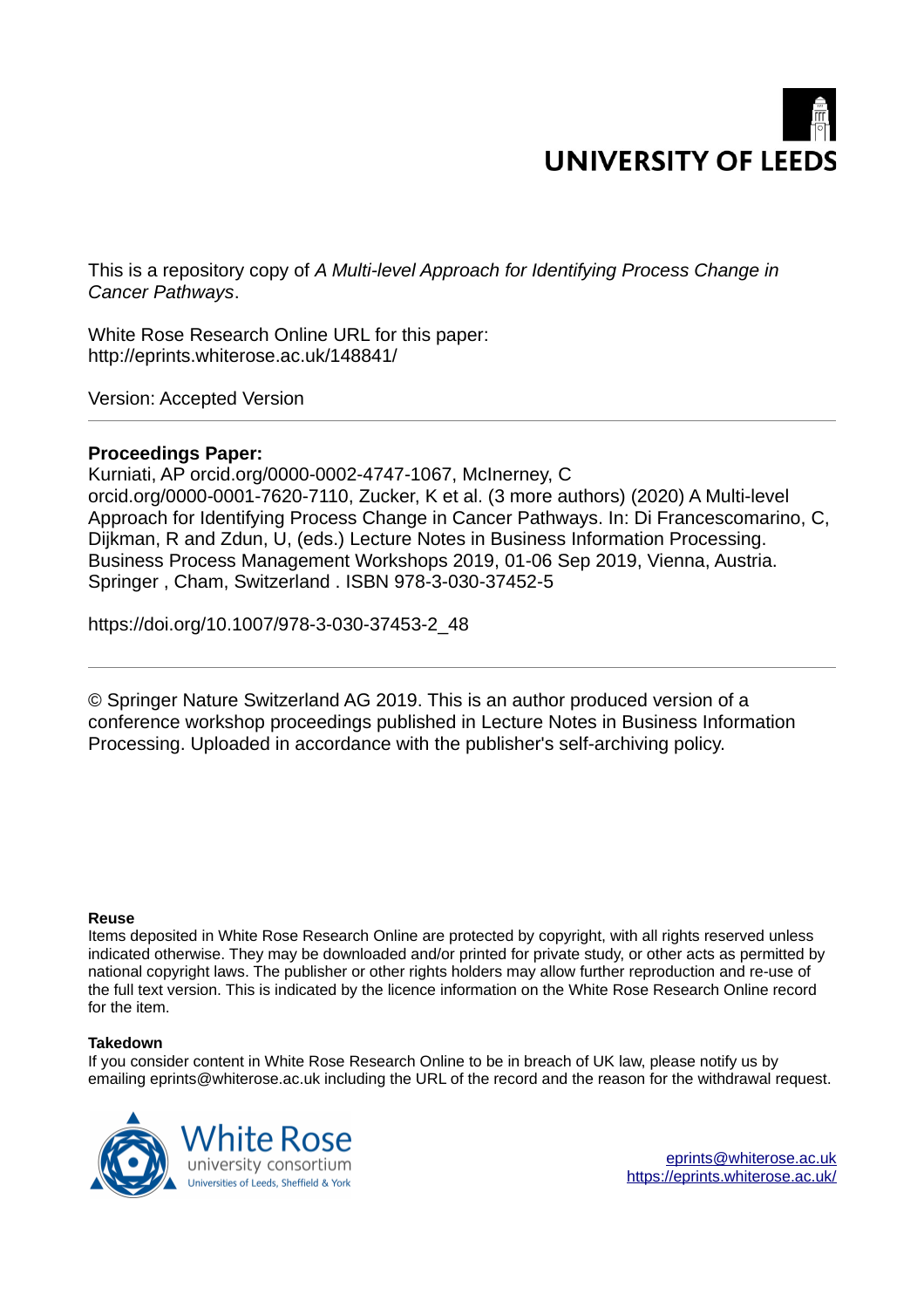# **A multi-level approach for identifying process change in cancer pathways**

Angelina Prima Kurniati<sup>1,2,\*</sup><sup>[0000-0002-4747-1067]</sup>, Ciarán McInerney<sup>1</sup><sup>[0000-0001-7620-7110]</sup>, Kieran Zucker<sup>3 [0000-0003-4385-3153]</sup>, Geoff Hall<sup>3</sup> [<sup>0000-0002-8864-5932</sup>], David Hogg<sup>1 [0000-0002-</sup>  $6125-9564$ ], Owen Johnson<sup>1</sup> [0000-0003-3998-541X]

<sup>1</sup> School of Computing, University of Leeds, UK LS2 9JT <sup>2</sup> School of Computing, Telkom University, Bandung, Indonesia 40257 <sup>3</sup> School of Medicine, University of Leeds, UK LS2 9JT; Leeds Teaching Hospitals Trust, Leeds, UK LS9 7TF \* email: scapk@leeds.ac.uk

**Abstract.** An understudied challenge within process mining is the area of process change over time. This is a particular concern in healthcare, where patterns of care emerge and evolve in response to individual patient needs and through complex interactions between people, process, technology and changing organisational structure. We propose a structured approach to analyse process change over time suitable for the complex domain of healthcare. Our approach applies a qualitative process comparison at three levels of abstraction: a holistic perspective summarizing patient pathways (process model level), a middle level perspective based on activity sequences for individuals (trace level), and a fine-grained detail focus on activities (activity level). Our aim is to identify points in time where a process changed (detection), to localise and characterise the change (localisation and characterisation), and to understand process evolution (unravelling). We illustrate the approach using a case study of cancer pathways in Leeds Cancer Centre where we found evidence of agreement in process change identified at the process model and activity levels, but not at the trace level. In the experiment we show that this qualitative approach provides a useful understanding of process change over time. Examining change at the three levels provides confirmatory evidence of process change where perspectives agree, while contradictory evidence can lead to focused discussions with domain experts. The approach should be of interest to others dealing with processes that undergo complex change over time.

**Keywords:** process mining, cancer pathways, process change, concept drift, multi-level process comparison

# **1 Introduction**

In general, process-mining research projects work with data collected over months or years and start with the assumption that the processes are largely unchanged during the period of study. In reality, there are many reasons why both the process and the data about that process might change over time. This is a particular concern in healthcare,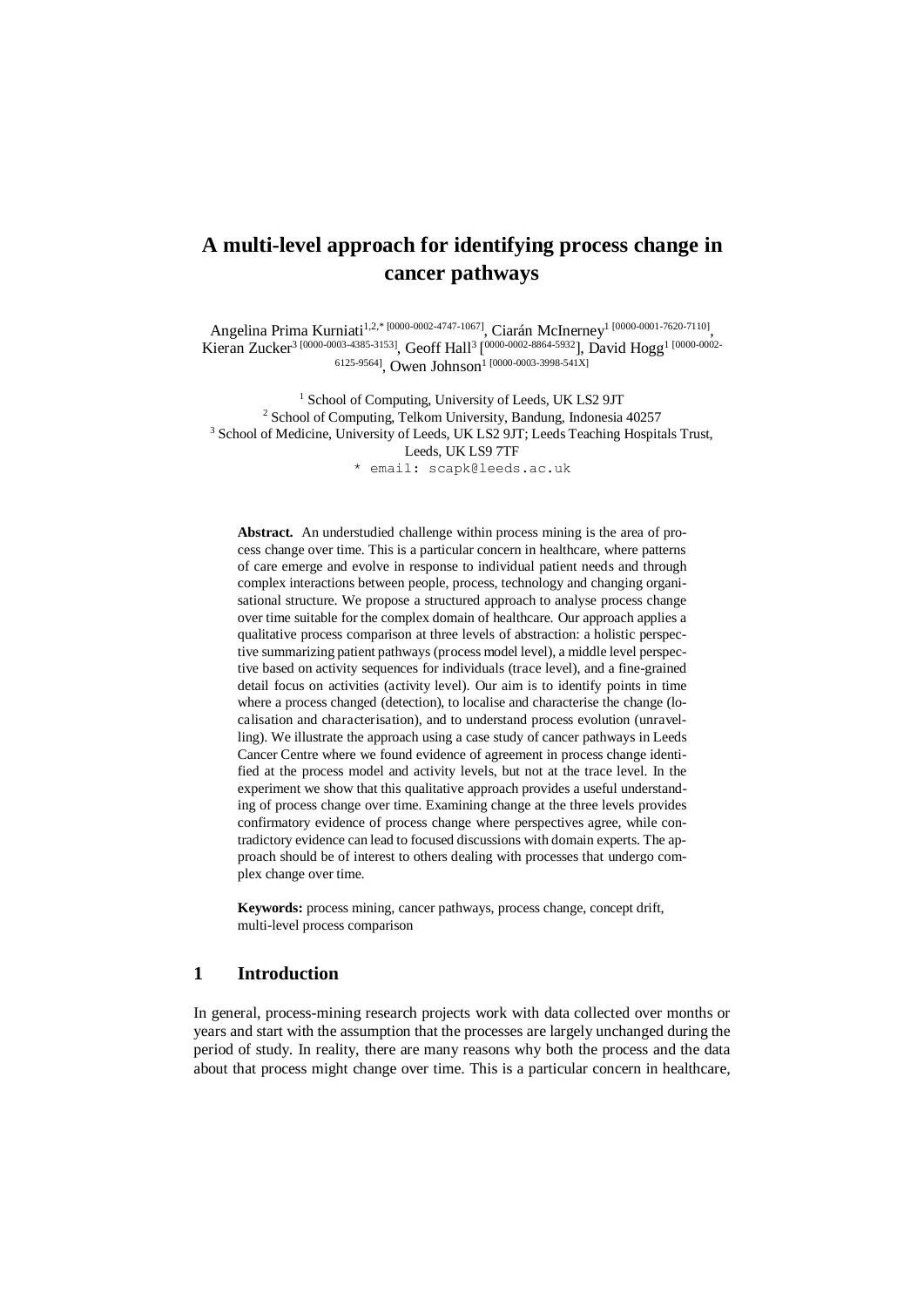where patterns of care emerge and evolve in response to individual patient needs and through complex interactions between people, processes, technology and changing organisational structures. Arguably many healthcare processes are in a constant state of flux and evolution. A better understanding of how to identify and model process change over time is important if process mining is to be applied effectively within healthcare.

The changing nature of processes over time has been termed 'concept drift' by the machine learning community [1]. It has been adopted in the process mining community and there is a growing literature exploring potential new approaches [2]–[4]. Three challenges when dealing with concept drift are: (1) change point detection, which aims to detect that a process change has taken place and the time where this occurred; (2) change localisation and characterisation, which aims to characterise the nature of a change and identify the changed elements of a process, and (3) change process evolution, which aims to unravel the more gradual evolution of a process over time periods.

The standard approach to analysing process changes over time is to construct process models from different time periods in a large dataset and compare them to identify changes. A common application for comparing processes is for conformance checking, where a reference model is compared to the real behaviour recorded in the event log [5]. Partington et al. [6] proposed an approach for comparison by defining points for comparison with various metrics. However, Partington et al. was concerned with differences in process between different clinical settings so their methods are not directly applicable to analysing concept drift. Furthermore, Partington et al.'s approach required the selection of specific clinical metrics that vary between different clinical domains. Bolt et al. [7] suggested another process-comparison approach by comparing frequencies and percentages of the activities in the logs. This facilitated detailed comparison between each activity in two logs, but not between processes. Both of Partington et al. and Bolt et al. works are not directly related to process change analysis, but can be used for analysing concept drift or process change over time.

In our exploratory study, we developed an approach to discovering and analysing changes over time in complex longitudinal healthcare data. Our case study examined process data related to the treatment of endometrial cancer over a 15 year period (2003- 2017) in one of the UK's largest cancer centres (Leeds Cancer Centre) with a specific focus on the routes to diagnosis. Process mining has been used and shown promising results to support process analytics in Oncology [8]. Our event logs were drawn from the Electronic Healthcare Record (EHR) system of Leeds Teaching Hospital NHS Trust. In earlier work with this data [9], [10], we had assumed the processes were largely unchanged during the time period but had not explicitly tested this. We were aware that the time period was long, that the system, people and organisation had evolved and changed over time but we were not aware of specific process changes before we commenced the investigation. Our experience with applying process mining on MIMIC-III, an open-access database [11], [12] showed that a change in the system affected the discovered process. The Leeds EHR system, Patient Pathway Manager Plus (PPM+) [13], [14], was developed in-house and we were fortunate in having access to the software developers of the system, the training team and clinical staff and senior clinicians involved in the process. Changes detected through our multi-level process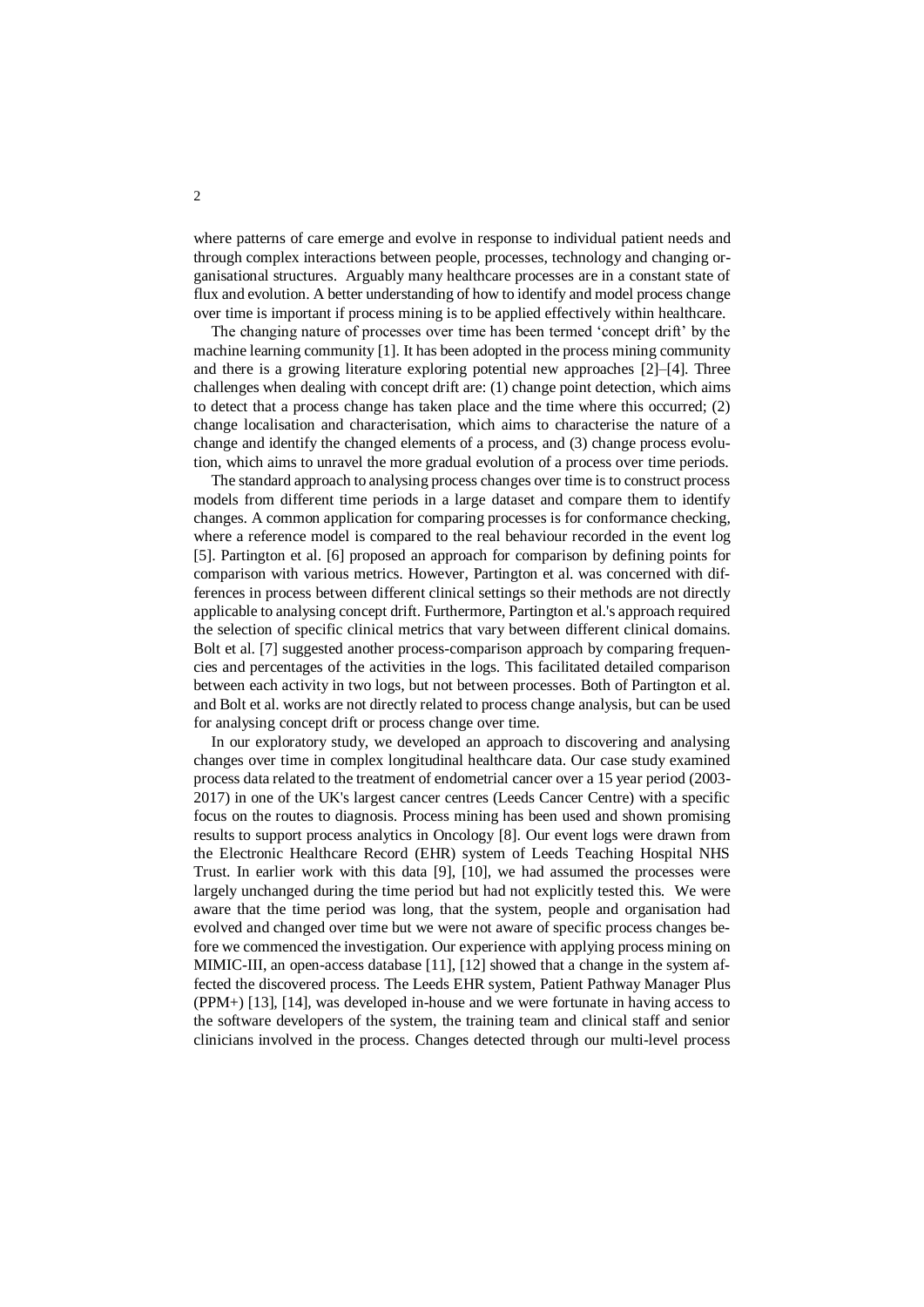change analysis method could therefore be evaluated and explored with staff who help identify in potential causal links between changes detected in the data and in practice.

## **2 Method**

## **2.1 General Method**

Our structured approach combined the well-established PM<sup>2</sup> process mining method [15] with concept drift analysis [4]. Bose et al. [4] proposed to analyse process change by process change detection, localisation and characterisation, and unravelling process evolution. Our proposed approach applies process comparison at three different levels: process model, trace, and activity levels. We applied our approach to analyse the route to diagnosis of endometrial cancer. Fig 1 shows our general methodology.



**Fig. 1.** General methodology for multi-level process change analysis

Planning was done by defining business process, research questions, and team members in this study. The following definitions describe the main components of our study.

**Definition 1 (Event logs and traces)**. An event log E is a set of events (c, a, t). An event refers to an activity a which happened at a timestamp t and is related to a particular case c. A trace T is a sequence of events that happened to a case c ordered by timestamp t, where  $T \in E$ . In this study, a case represents a patient having a set of events that happened between the timestamps of referral and diagnosis of endometrial cancer.

**Definition 2 (Sub-logs)**. A sub-log S is a subset of an event log E based on a subsetting criteria. The subsetting should be done such that a trace is grouped in to a sublog with no duplication in other sub-logs. For this study, the subsetting was done based on the year of timestamp t where the activity label a is Diagnosis. The event log was split into sub-logs based on the year of diagnosis of each patient. There are clearly many subsetting options that could be adopted.

**Definition 3 (Process models)**. A process model M is a directed graph modelling the traces T in the event log E. Process model M draws activities a as nodes and the possible paths p between nodes as arcs from one node to another. Standard process mining algorithms can be used to discover process models with additional components, such as frequency of nodes and arcs as the occurrence of a and p in E, respectively.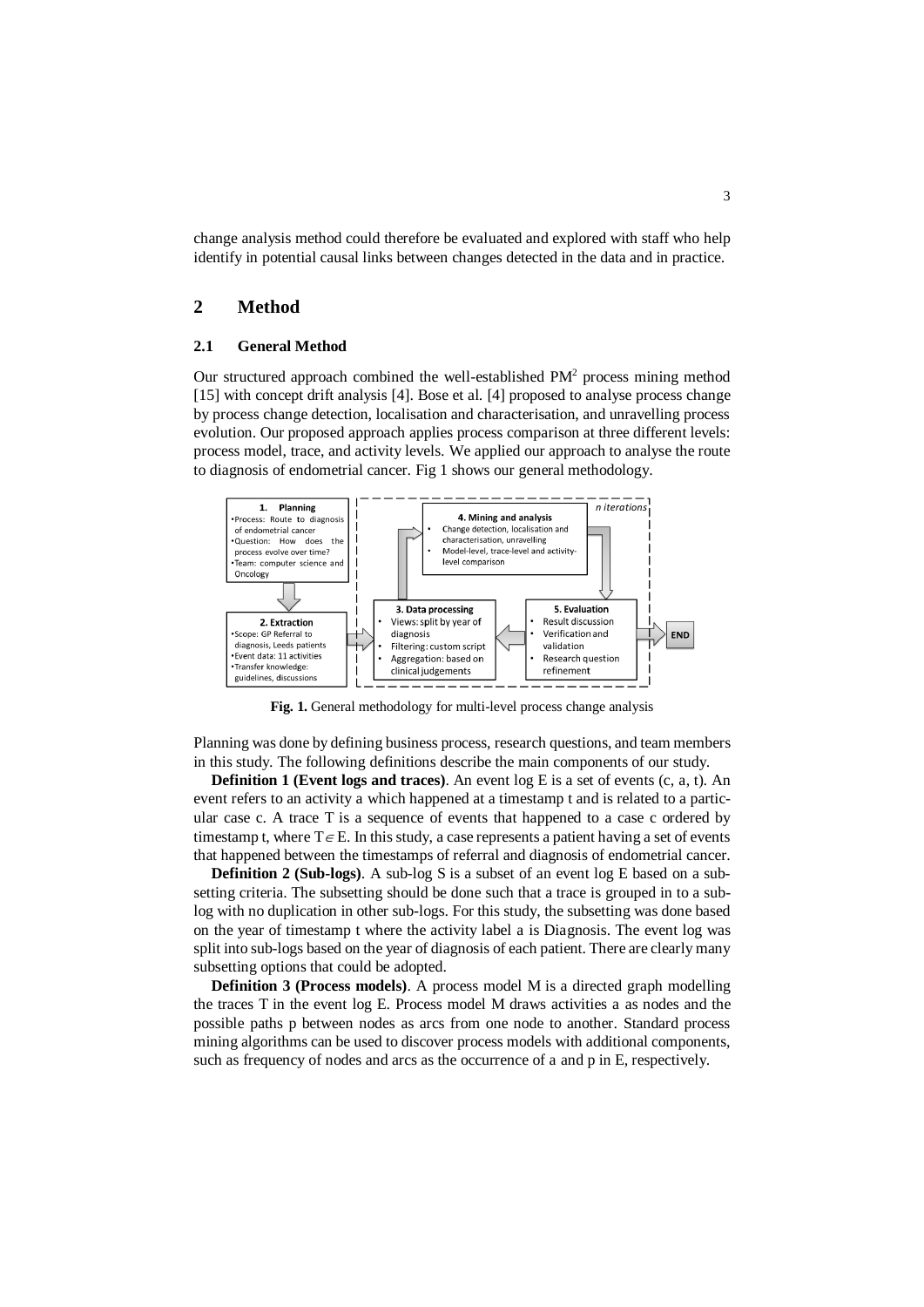## **2.2 Process Change Analytics**

Sub-logs were analysed at the process-model, trace, and activity levels to describe the behaviour of the processes of interest. A summary of the metrics used at each level is presented in Table 1.

| Level    | Metrics                              | Description                                                                                                                                                                      |
|----------|--------------------------------------|----------------------------------------------------------------------------------------------------------------------------------------------------------------------------------|
| Model    | Replay fitness                       | The proportion of traces in the log that can be reproduced in the<br>process model.                                                                                              |
|          | Precision                            | The proportion of the sequence of events allowed by the model<br>which is not seen in the event log.                                                                             |
|          | Generalisation                       | The proportion of the model to reproduce future sequence of<br>events of the process.                                                                                            |
| Trace    | Duration                             | The number of days of the pathway from Referral to Diagnosis.                                                                                                                    |
| Activity | Variant propor-<br>tion<br>Frequency | The proportion of variants in the sub-log that were one of the<br>most frequent variants in the complete log.<br>The number of patients having a specific event within one year. |
|          | Percentage                           | The percentage of patients having a specific event out of all pa-<br>tients within a year.                                                                                       |

**Table 1.** Metrics for describing the behaviour of processes at multiple levels

Our general process model for the model-level comparison, was built using interactive Data-Aware Heuristics Miner (iDHM) in ProM 6.8 [16] from the complete event log from 2003 to 2017. The iDHM enables an exploration of the parameter space and several heuristics, and focuses on the general pattern based on the most frequent activities. Our model level behaviour was described by the replay fitness, precision and generalisation [5] of each sub-log to the general model. Our trace-level behaviour was described by durations and variants of the traces in the sub-logs using bupaR [17]. Our activitylevel behaviour was described by activity frequency and its percentage in the sub-logs. We then adopted a visual-analytic approach to identifying possible changes by quantitatively comparing visualisations of these aforementioned descriptions of process behaviour.

## **2.3 Case Study: Route to diagnosis of Leeds patients diagnosed with endometrial cancer during 2003-2017**

We examined the route to diagnosis of Leeds patients diagnosed with endometrial cancer over an extended fifteen year time period. We used an anonymised event log from the PPM+ EHR that had been through significant data cleaning (documented in full in [9]) and extracted events related to the route to diagnosis for endometrial cancer. The route to diagnosis [18] or cancer waiting time [19] is seen as one of the important performance indicators in cancer treatment. In the UK, it is monitored by Public Health England and forms a key benchmark for high quality cancer care.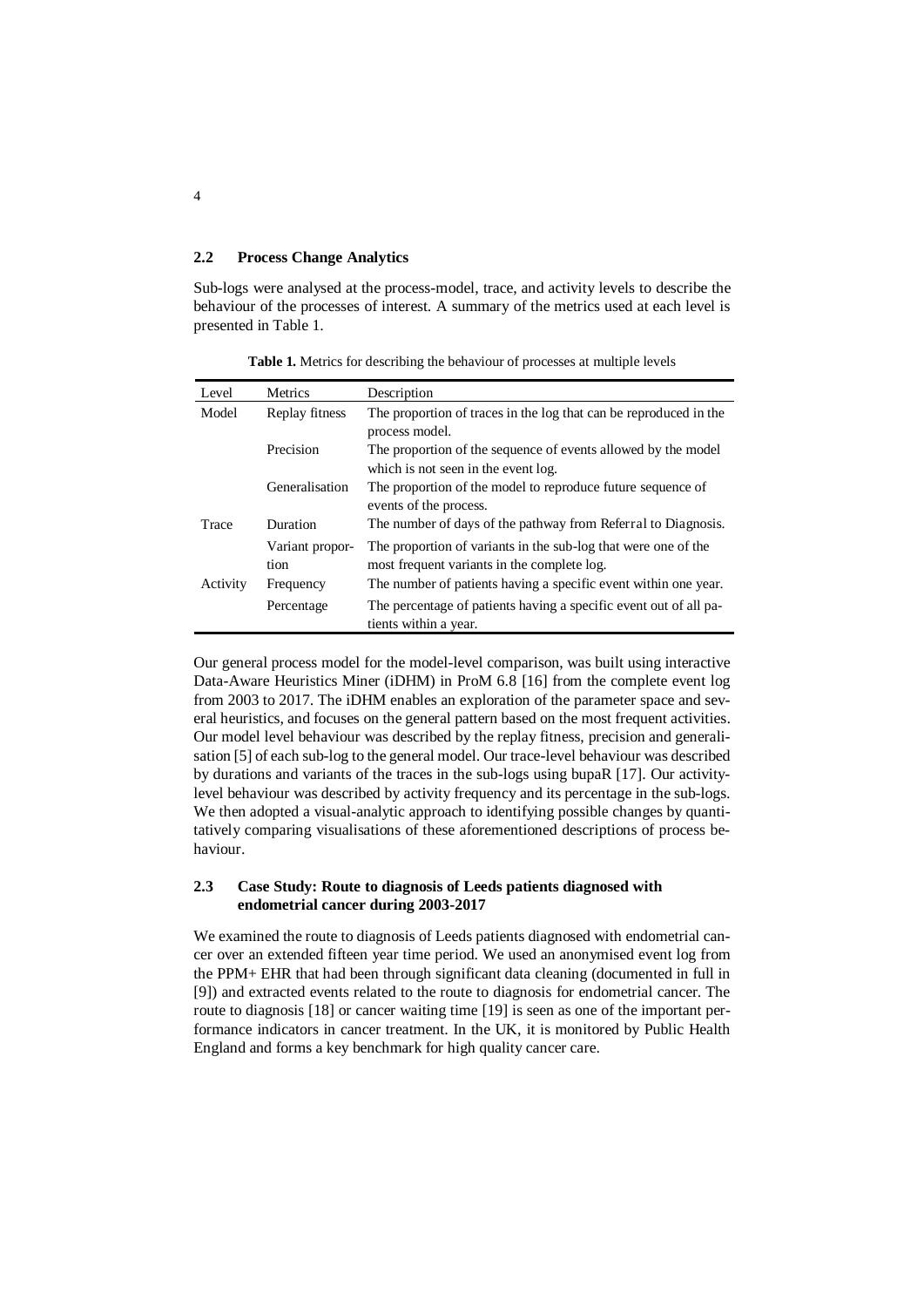Endometrial cancer is a type of cancer that affects the female reproductive system and is more common in women who have been through the menopause. The most common symptom is unusual vaginal bleeding, which is usually followed by a GP consultation and referral to an Oncology specialist (Gynaecologist). The specialist conducts some tests, such as an ultrasound scan, a hysteroscopy or a biopsy. If diagnosed with endometrial cancer, further investigations might be needed to determine the cancer stage [20]. At the Leeds Cancer Centre, all these events have been coded in the PPM EHR since 2003 and should therefore be present in the extracted event log giving a rich data source for process mining of the pathway from GP referral to diagnosis. The PPM EHR includes nine tables relevant to our study and these tables contain broad categories of activity such as Referrals, Admission, and Surgery.

# **3 Results**

#### **3.1 Data extraction and processing**

We applied four selection criteria to create the study cohort. Patients were selected if they had i) a legitimate care relationship with Leeds Teaching Hospital NHS Trust (LTHT), ii) a primary diagnosis of endometrial cancer (ICD-10 code C54 or C55), iii) a diagnosis between 2003 and 2017, and iv) a diagnosis of endometrial cancer at maximum 120 days after referral to an oncology specialty. The last criteria was based on discussion with clinical experts, because a longer time period is implausibly long for the events to be related. Based on those criteria, 943 out of 1126 endometrial cancer patients (84%) were selected in this study. In total, there are 65,200 events selected or 58 events per patient on average.

From those selected patients, we extracted all time-stamped events recorded between GP Referral and Diagnosis, which resulted in 339 different activity types. For the purpose of our study, we focus simply on the broad categories of activity represented by the nine tables. We split Admission and Discharge that were from the same table and split out Diagnostic Surgery from the Surgery table. The resulting 11 activities were agreed with clinical co-authors, they are: Referral, Outpatient, Consultation, Admission, Discharge, Investigation, Pathology, Diagnosis Surgery, Multi-Disciplinary Team Review (MDT Review), Diagnosis, and Surgery. The event log contained 7,967 events with the minimum 2, median 6, mean 6.3, and max 12 events per patient.

#### **3.2 Process model comparison**

Figure 2 shows the general process model based on process mining of the complete log for the full 15 years. For simplicity, the process model shows the eight most frequent activities and the most-frequent paths between them. The Outpatient, Consultation, and MDT Review activities appeared infrequently and were omitted from the process model to produce the simple diagram as shown in Fig. 2. The Outpatient activity appeared in 149 out of 943 patients (16%), Consultation appeared in 152 out of 943 patients (16%), and MDT Review appeared in 231 out of 943 patients (24%). The general process model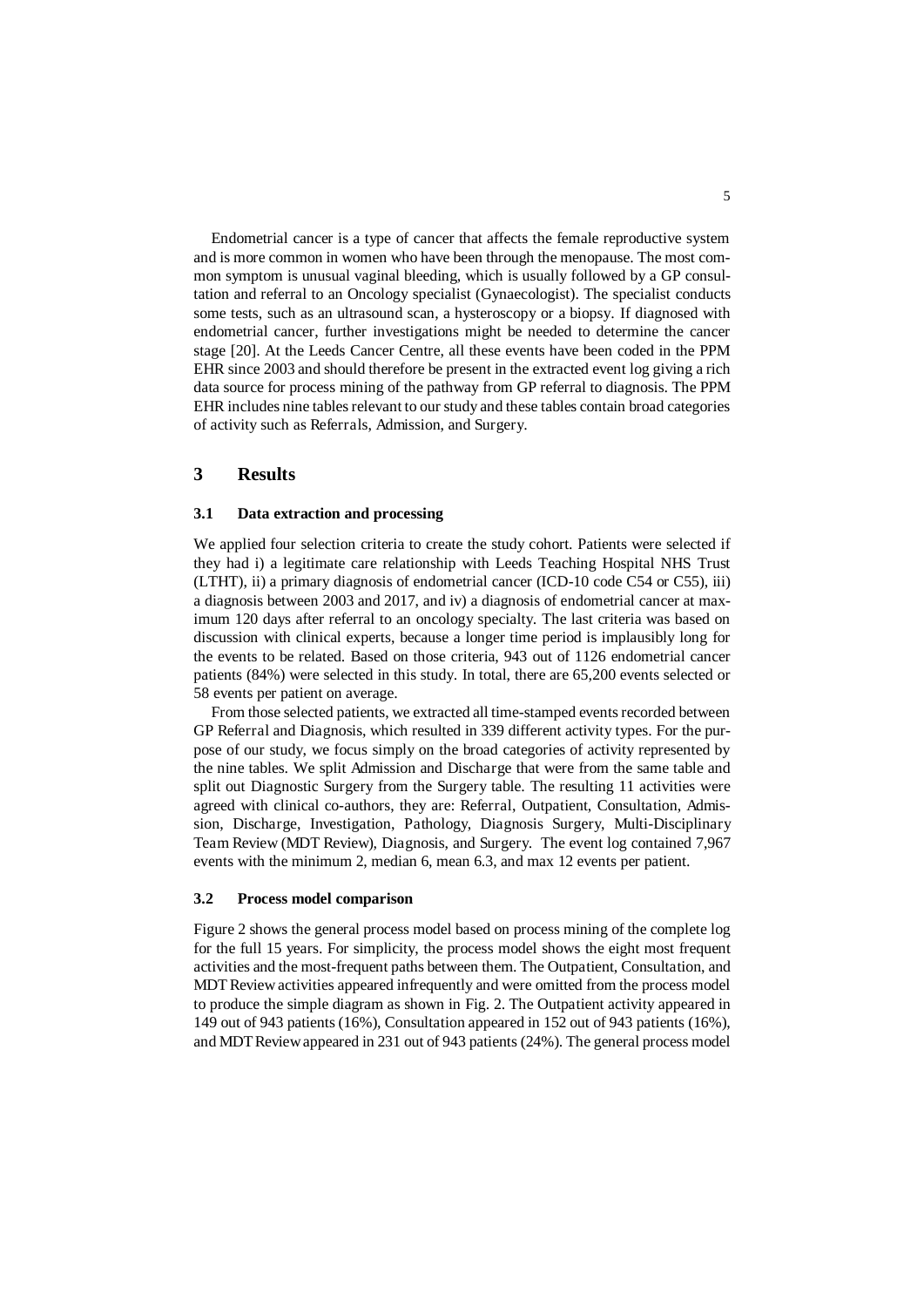was highly representative of the complete event log (replay fitness  $= 0.81$ , precision  $=$ 0.83, generalisation  $= 0.99$ ).



**Fig. 2.** The directly-follows graph, originally produced by the iDHM plugin in ProM 6.8, shows process model of the pathway from referral to diagnosis. The pathway flows from left to right, with rectangles represent activities and arrows as flows from one activity to the other. Numbers on the arrows show the number of patients having the activity flows to the other activities.

We split the complete event log into 15 sub-logs covering one calendar year each and tested each yearly sub-log for conformance against this general process model. The general process model remained reasonably representative of each yearly sub-log (median [inter-quartile range]: replay fitness =  $0.86$  [0.10], precision = 0.78 [0.03], and generalisation  $= 0.93$  [0.06]). All measures were similar across years (see Fig. 3). Our qualitative assessment suggest possible changes in 2004 where the replay fitness and generalisation are increased and precision was dropped from the previous year, in 2011 where the trace fitness was dropped while the generalisation increased, and in 2016 where both trace fitness and precision were started to increase. We thus identified three periods of potentially significant change in 2003-2004, 2010-2011 and in 2015-2016.



**Fig. 3.** Conformance to the general process model over years. The shaded areas show the periods where change might have occurred at the process model level.

#### **3.3 Trace comparison**

We examined the profile of trace duration from Referral to Diagnosis for each yearly sub-log to produce the box plots in Fig 4. There is no obvious qualitative pattern based on the distribution of the duration, except on the inter-quartile range (IQR). The IQR is generally decreasing across year, with exceptions on 2005 where the IQR increased from 42 to 71 days (68%), on 2008 where the IQR increased from 32 to 45 (39%), on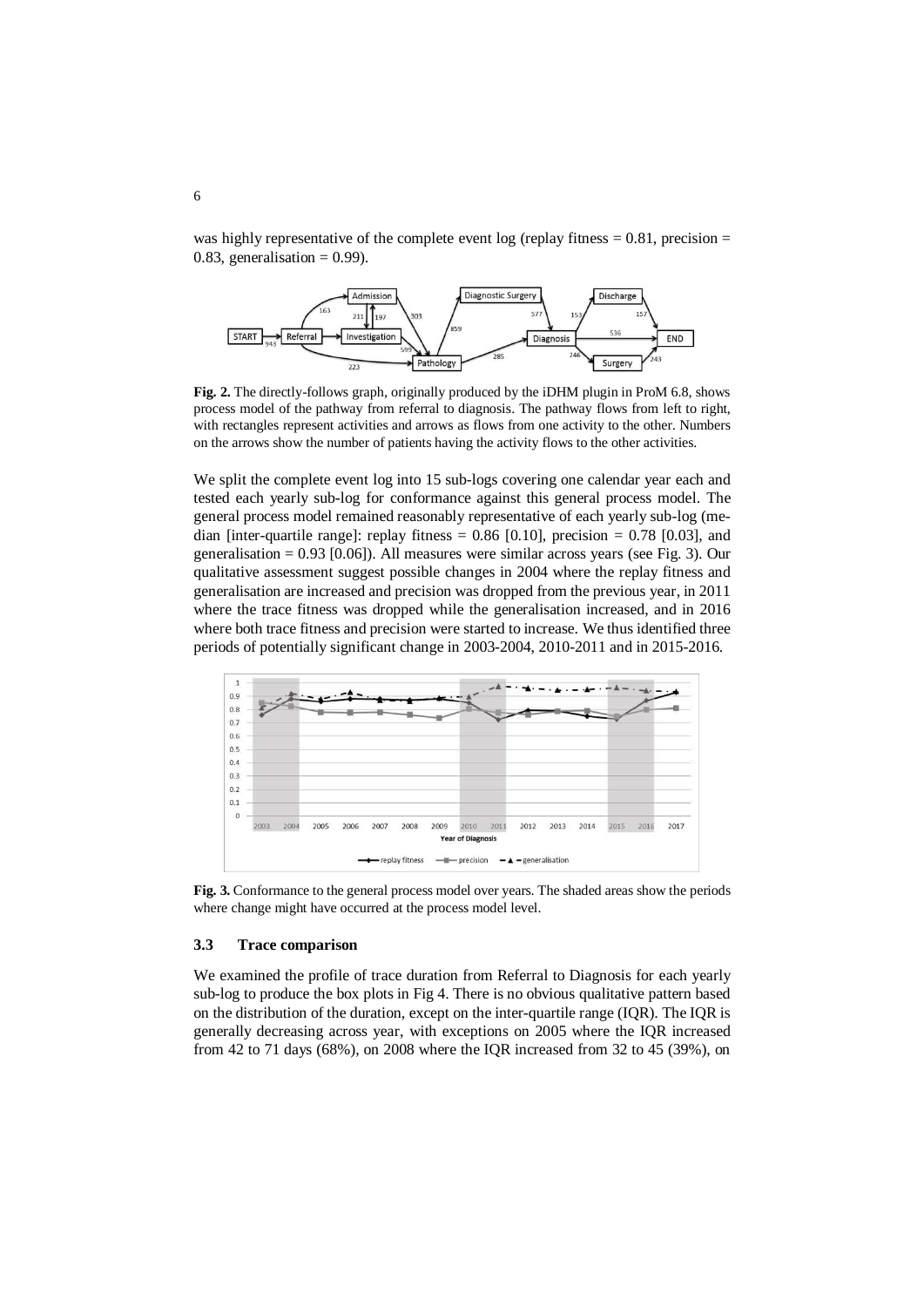2010 where the IQR increased from 34 to 49 days (44%), on 2011 where the IQR increased from 49 to 50 days (2%), and on 2015 where the IQR increased from 41 to 48 days (18%). Based on those analysis, we identified five periods of potentially change.



**Fig. 4.** Boxplot of number of days from GP Referral to Diagnosis by year of diagnosis. Dashed line shows target duration (31 days). The shaded boxes show the periods where change might have occurred.

Figure 5 shows the top ten trace variants (representing 52%) from the general model and the presence of those variants over the years. Those top ten trace variants show only seven activities, excluding Surgery. The first variant is the common pathway of patients who got the sequence of Referral (R), Investigation (I), Pathology (P), Diagnostic Surgery (DS), and finally got a Diagnosis (D) of endometrial cancer. The second variant is similar to the first one, but with no record of Investigation. The third variant is similar to the first, except that the patients were admitted after an Investigation. The three most common variants (median [IQR]) are R-I-P-DS-D (19[9]%), R-P-DS-D (10[7]%), and R-I-A-P-DS-D-Di (6[3]%). The qualitative distinction between years is the waving trend of the first variant and the decreasing trend of the other variants.



**Fig. 5.** Summary of the trace variant comparison over years. Size represents the most frequent variants in percentage over the number of patients diagnosed in each year.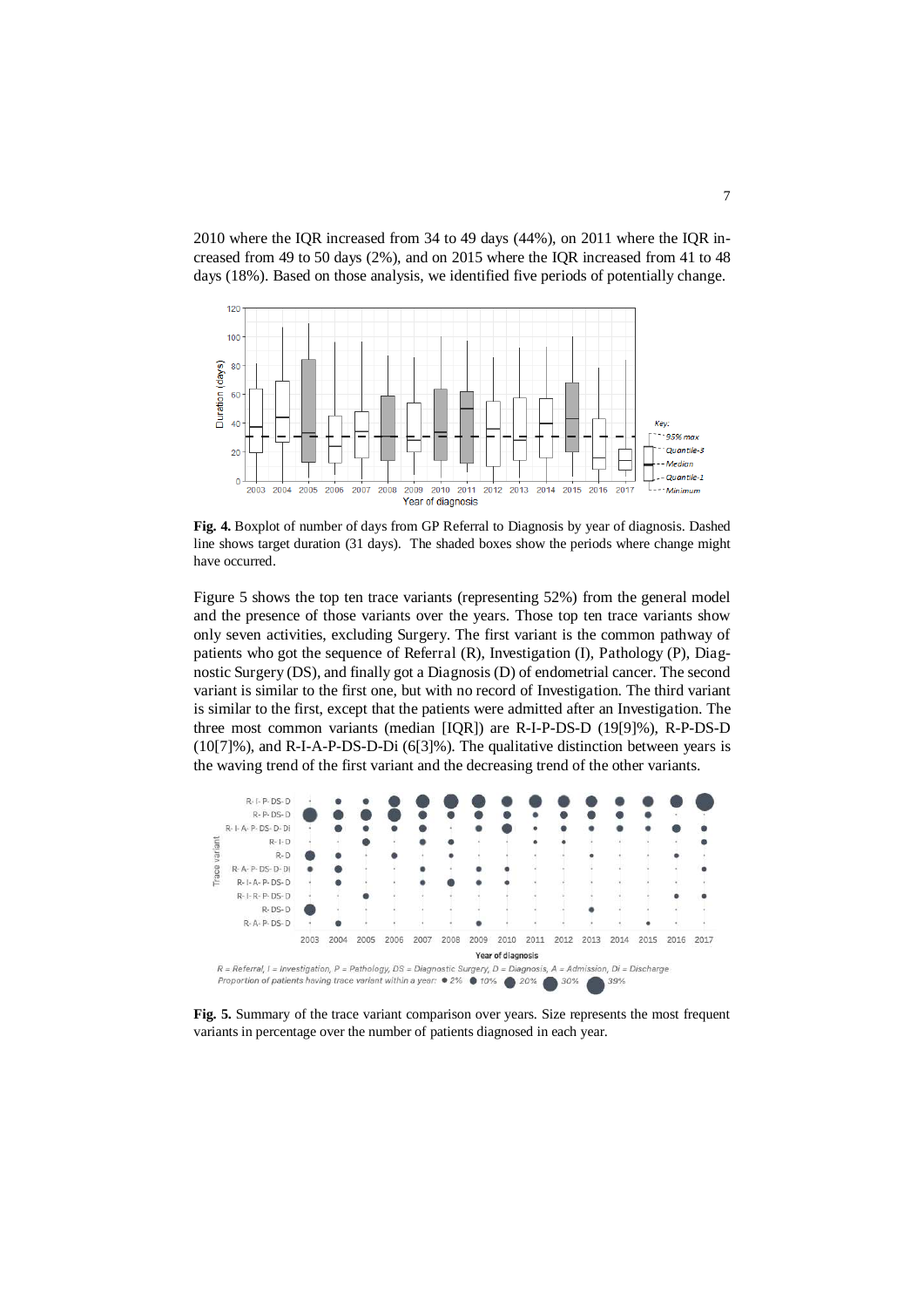#### **3.4 Activity comparison**

We plotted the total number of patients having each of the main activities over years. There is a sudden increase in almost all activities in 2003-2004. There was also a sudden increase in almost all activities in 2010-2011 except on Discharge, and a sudden decrease in all activities in 2015-2016. These three periods of change (see Fig.6) were also suggested in Section 3.2 when reviewing the model level.



**Fig. 6.** The total number of patients having each of the main activities over years. The shaded areas show the periods where change might have occurred at the activity level.

We plotted the percentage of each activity for the number of patients each year (see Fig. 7). We grouped the activities into frequent activities occurring in at least 60% patients, and infrequent activities occurring in less than 60% patients. The three mostfrequent activities in all years (median [inter-quartile range]) are Pathology (93[7]%), Diagnostic Surgery (87.5[9]%), and Investigation (80[16]%). The four most-infrequent activities in all years (median [inter-quartile range]) are MDT Review (12[20]%), Outpatient (13[7]%), Surgery (15.5[23]%), and Consultation (16[24]%). Qualitatively, the period of 2010-2011 was marked by a change in the frequency of the four infrequent activities, while Discharge was decreased to be lower than the four infrequent activities. In 2013, the frequency of the infrequent activities were increased except for Outpatient.



**Fig. 7.** Percentage of activity presence by the number of patients each year. The frequent activities are presented in solid black lines, the infrequent activities in solid grey lines, and the highvaried activities in dashed grey lines. The shaded areas show the periods where change might have occurred at the activity level. The referral and diagnosis activities are not presented, but both had 100% activity presence in all year groups.

8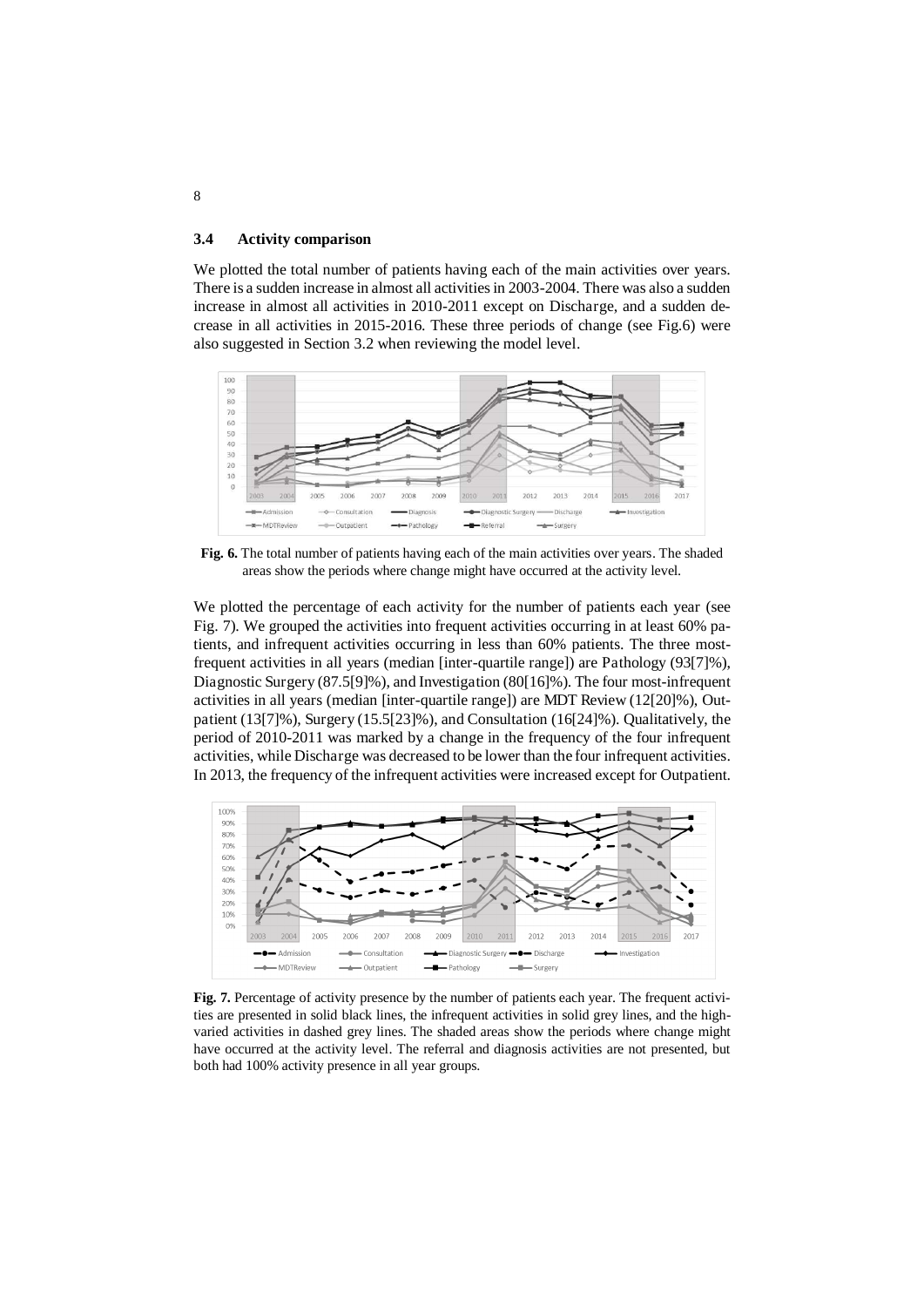# **4 Discussion**

For our case study of endometrial cancer care in Leeds Cancer Centre, we followed the PM<sup>2</sup> methodology, with the exception of Process Improvement and Support. It is in these blind cases where the presence or characterisations of changes are not known in advance that an exploratory approach is appropriate. Our approach supports this exploration through a qualitative, multi-level perspective for detecting, localising and characterising change in processes. Graphical data visualisations supported discussions about process evolution and change with domain experts and makes use of humans' natural pattern-seeking capacities. We found that such discussions provoked deep reflection on the changing nature of the process over time and generated hypotheses about potential causal links between changes detected in the data and changes in practice.

These hypotheses can then be tested by further, more tightly focused process and data analysis. In that respect, our approach is perhaps just a starting point for further exploratory studies. For example, in this case study, we split a fifteen year event log into 15 yearly sub-log but further division of the log into months, weeks, days or hours can be used to isolate potential change events of interest for further study.

Our approach is based on Bose et al.'s process change analysis: detection, localisation and characterisation, and unravelling [4]. We have improved on Bose et al.'s approach by considering the detection of changes from multiple levels, rather than just at the activity level. Bose et al. suggest that the best place to start analysing process change is by detecting that a process changes has taken place. If that is the case, the next steps are to identify the time periods at which changes happened and characterise the nature of change. The alternative approach described by Partington et al. requires the domain expert to pre-characterise the expected differences that they want to detect and localise. In contrast, our approach did not require prior specification of the changes and instead uses domain experts in the later stage of what Bose et al describe as "Unravelling". This supports initial exploration without over-burdening collaborators or when the collaborators are not able to pre-specify the expected differences.

#### **4.1 Change detection**

Changes were detected at all three levels: five at the trace level and three at model and activity levels. From our blinded exploration of our case-study process, we cannot attest to the validity of these detections nor can we know about any true process changes that were not detected. Future work using simulations could attempt to determine the sensitivity of our suggested approach to changes in the magnitude and characteristics of process changes.

## **4.2 Change localisation and characterisation**

Assuming that the detected changes were true changes, we have localised those changes to the 2010-2011 and 2015-2016 periods. These localisations were supported by agreement between changes in metric values across multiple levels. The usefulness of our multi-level approach is that the changes detected at one level can guide focused inves-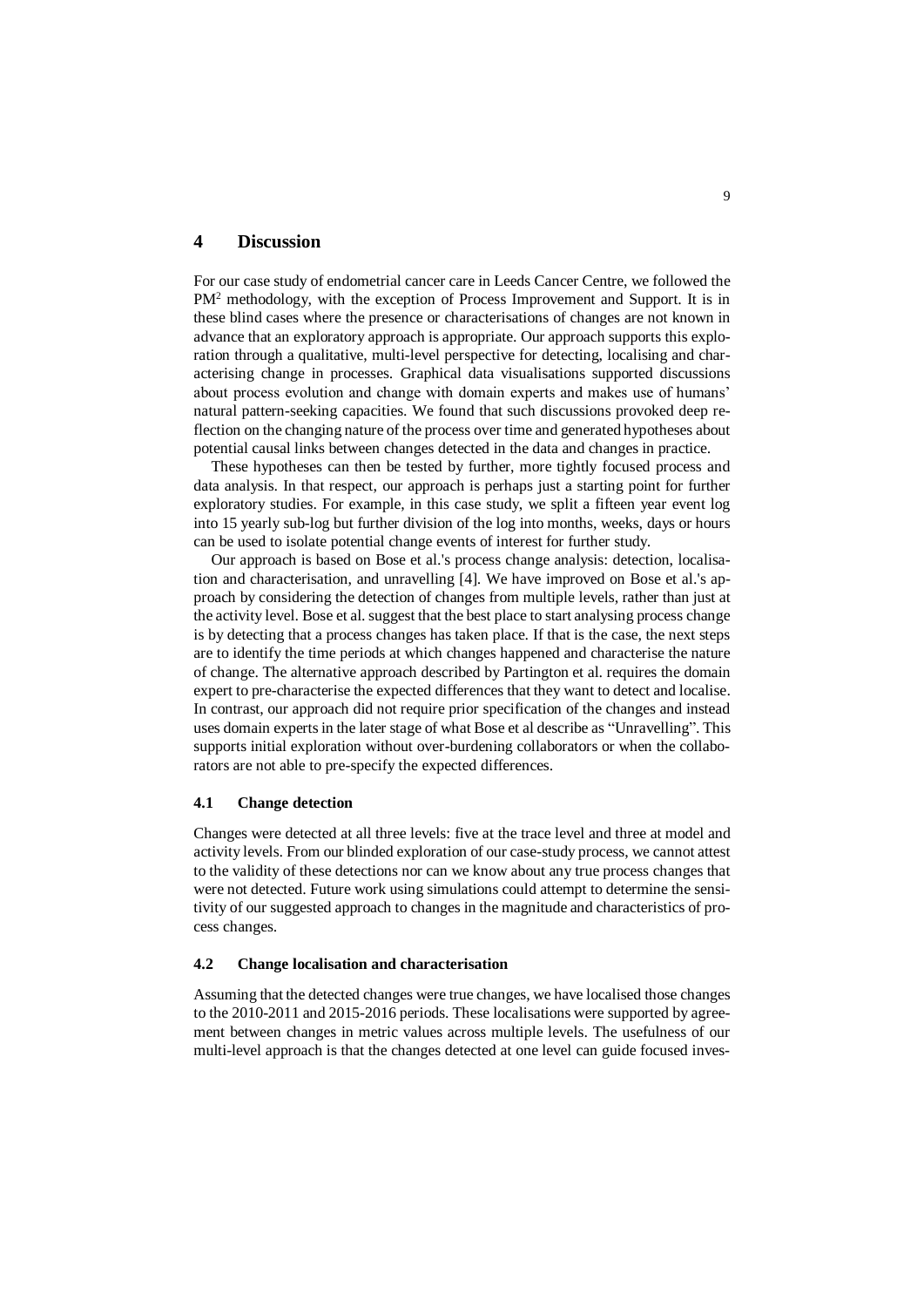tigation of the same period at other levels. For our case study, no change was independently detected at the trace level in 2003-2004 despite detection at the model and activity level. The duration analysis also shows possible changes in 2005 and 2008, where the IQR of durations were increased. A review of the trace durations led us to consider that the median duration in 2016 was the first example of a year's median duration lying outside the interquartile range of the previous year. Nevertheless, agreement in the localisation of changes lends support to the validity of the detected changes.

The aforementioned, post-hoc review of trace durations is an example of how our approach facilitates characterising change at levels where there were not found when investigated in isolation. The different median duration of traces was the only tracelevel characterisation of change in 2016. The strongest evidence for a 2016 change came from the sharp decline in trace frequencies at the activity level, and was supported by an unexpected rise in replay fitness at the model level. This multi-dimensional perspective of a suspected change event informs a more-rounded, complex picture of changes that can be taken to domain experts for discussion.

## **4.3 Unravelling process evolution**

The rich characterisation forms the substance for discussion with clinical experts as we collaborate to explain the mechanism and consequences of the detected changes. Our discussion with clinical experts to unravel process evolution found several findings based on three different levels of process comparison. The process model discovered (see Fig. 2) has been agreed to reflect the general pathways of referral to the diagnosis of endometrial cancer. There was no significant change of the duration and sequence from referral to the diagnosis that the clinical experts were aware of, which confirmed the perspective in the trace-level comparison (see Fig. 4 and Fig. 5). A concern was raised by clinical experts about some trace variants (see Fig. 5) that have an Admission (A) without a Discharge (Di) (variant 7 and 10). Further analysis on these traces revealed that the discharge event happened after diagnosis, hence not captured in the trace variants. In the activity level comparison, clinical experts highlighted their concern on the finding that MDT Review is one of the infrequent activities, while in fact, all patients would need to be discussed in the MDT review at some point of their cancer treatment. Further discussion revealed that the MDT reviews usually happened after diagnosis.

Another important discussion about the activity-level comparison is that the system from which the data was collected is evolving. For example, it is shown in Figure 6 that the Outpatient activity started to appear for patients diagnosed in 2006 and the Consultation activity started to appear in patients diagnosed in 2008. Further discussion with the PPM development team confirmed that the system was modified in these years to start recording these activities. There were also improvements to the PPM system that introduced automatic imports from other systems (pathology, for example) that were previously captured manually with the effect that data volumes and the reliability of the data increased when the system was improved. There are opportunities for further analysis to examine the effect of these changes in the system on the process over time.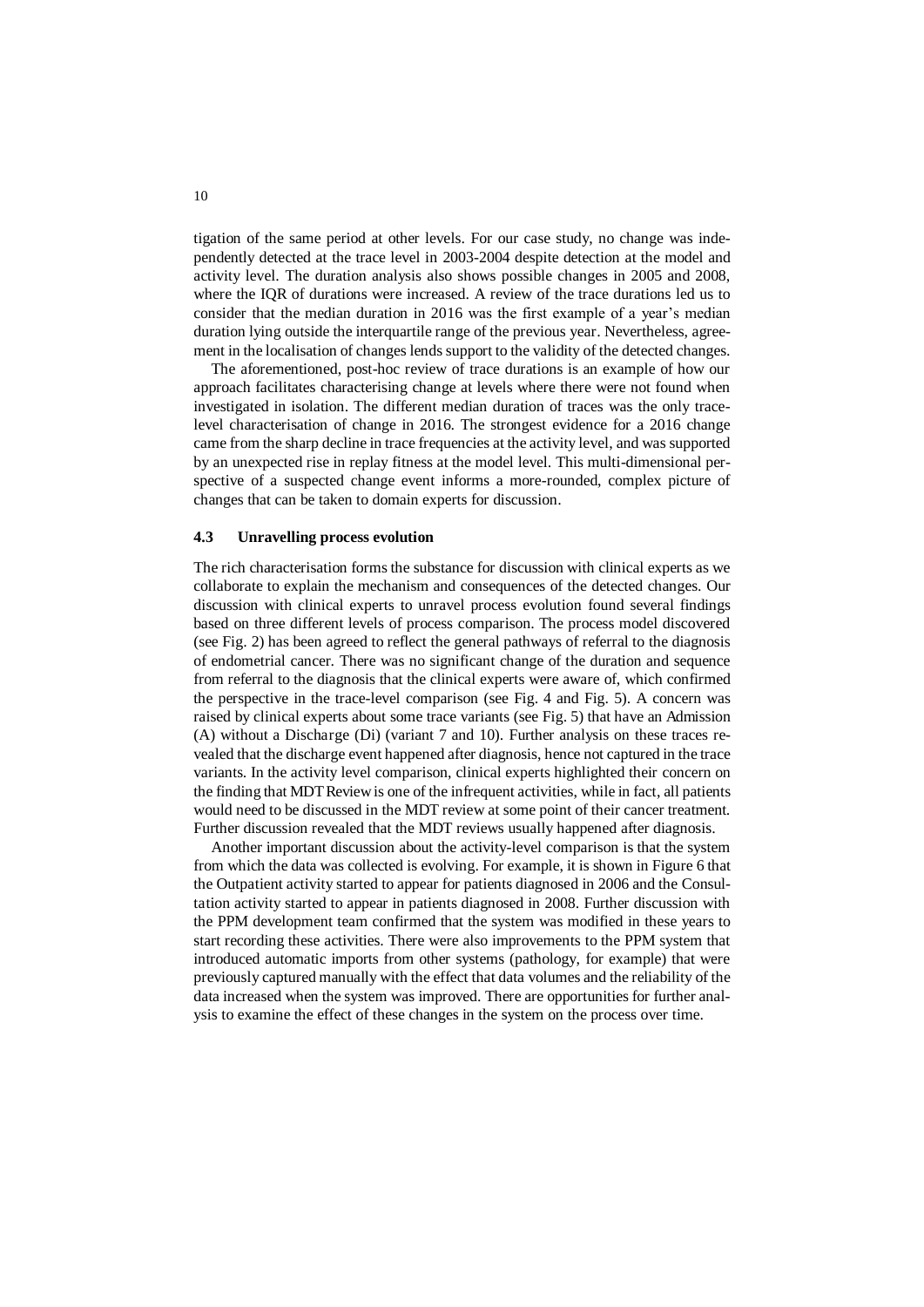#### **4.4 Reflection on our proposed approach**

We discovered our general process model using interactive Data-Aware Heuristics Miner (iDHM) plug-in [16] but other options, like Inductive Miner and Fuzzy Miner or being entirely informed by clinical guidance, might have produced different process models. We used iDHM because its heuristic approach allowed us to get a process model at the desired level of detail. The visualisations provided in the plug-in made it possible to explore the directly-follows graph, dependency graph, causal net, or Petri net. Future work will look at the sensitivity of conclusions to the choice of plug-in.

Further flexibility evident in our approach is the rule for splitting the logs into sublogs. We split sub-logs based on the calendar year of diagnosis but an equally reasonable method would be to split the log to enforce a uniform number of traces in each sublog. The consequence of the first method is that the number of traces in each sub-log varies and the consequence of the second is that the duration of the sub-log varies. We addressed the consequence of our choice by analysing the frequency in percentage instead of the number of occurrences.

# **5 Conclusion**

This paper presented an approach to analyse process changes over time and provided a real-life case study. The case study examined the route from GP Referral to Diagnosis of endometrial cancer in Leeds Cancer Centre patients. The general method followed in this study is the  $PM^2$ , with a focus on process analytics stage to analyse process changes over time. Process change detection, localisation, and characterisation were carried out at three different levels of comparison: model, trace and activity. This approach allows to detect changes when comparing one year with another. One important limitation of the proposed approach is that it is not able to detect the exact point in time when the change actually occurred. Moreover, this approach could not detect changes back and forth during the same year however, repeating the method with a finer grained time interval would allow the change point to be more accurately detected.

Future work could review the splitting method, the comparison metrics, and the reference model discovery. The comparison metrics used in this study are defined to represent three different level of details but further work might examine other metrics for comparisons. The reference model discovery can be improved by considering clinical guideline as the reference model, or by including only valid traces in the discovery step.

## **Acknowledgment**

This research is supported by ClearPath Connected Cities Project, the Yorkshire and the Humber NIHR Patient Safety Translational Research Centre and the Indonesia Endowment Fund for Education (LPDP). Access to data used in this study is under the Health Research Authority (HRA) Approval Number 206843.